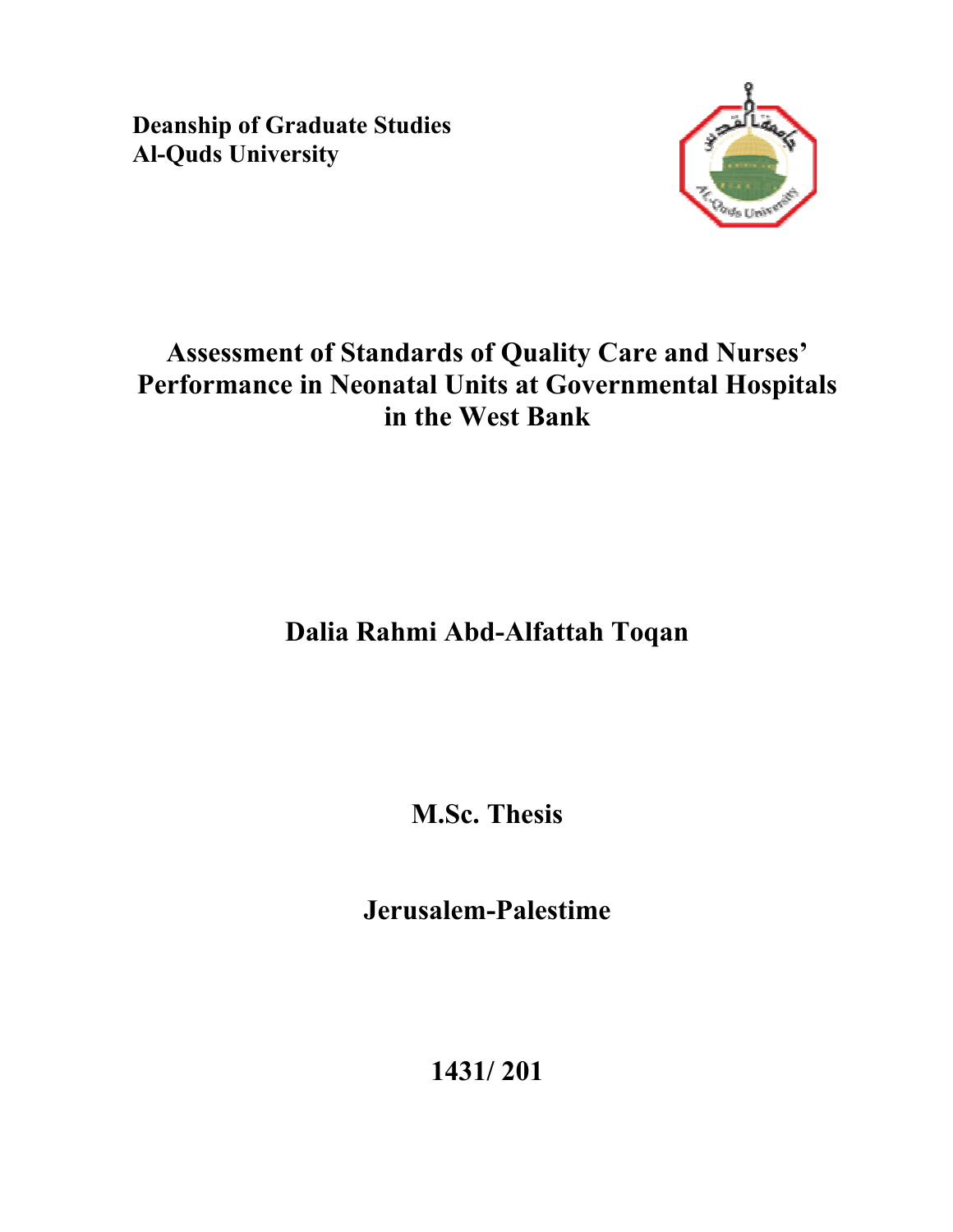### **Assessment of Standards of Quality Care and Nurses' Performance in Neonatal Units at Governmental Hospitals in the West Bank**

### **Prepared By: Dalia Rahmi Abd-Alfattah Toqan**

### **B.Sc in Nursing (Al-Quds University) Palestine**

**Supervisor: Asma Imam, PhD** 

**A thesis submitted in partial fulfillment of requirements for the degree of Master of Nursing Management/School of Nursing Al-Quds University** 

**1431/2010**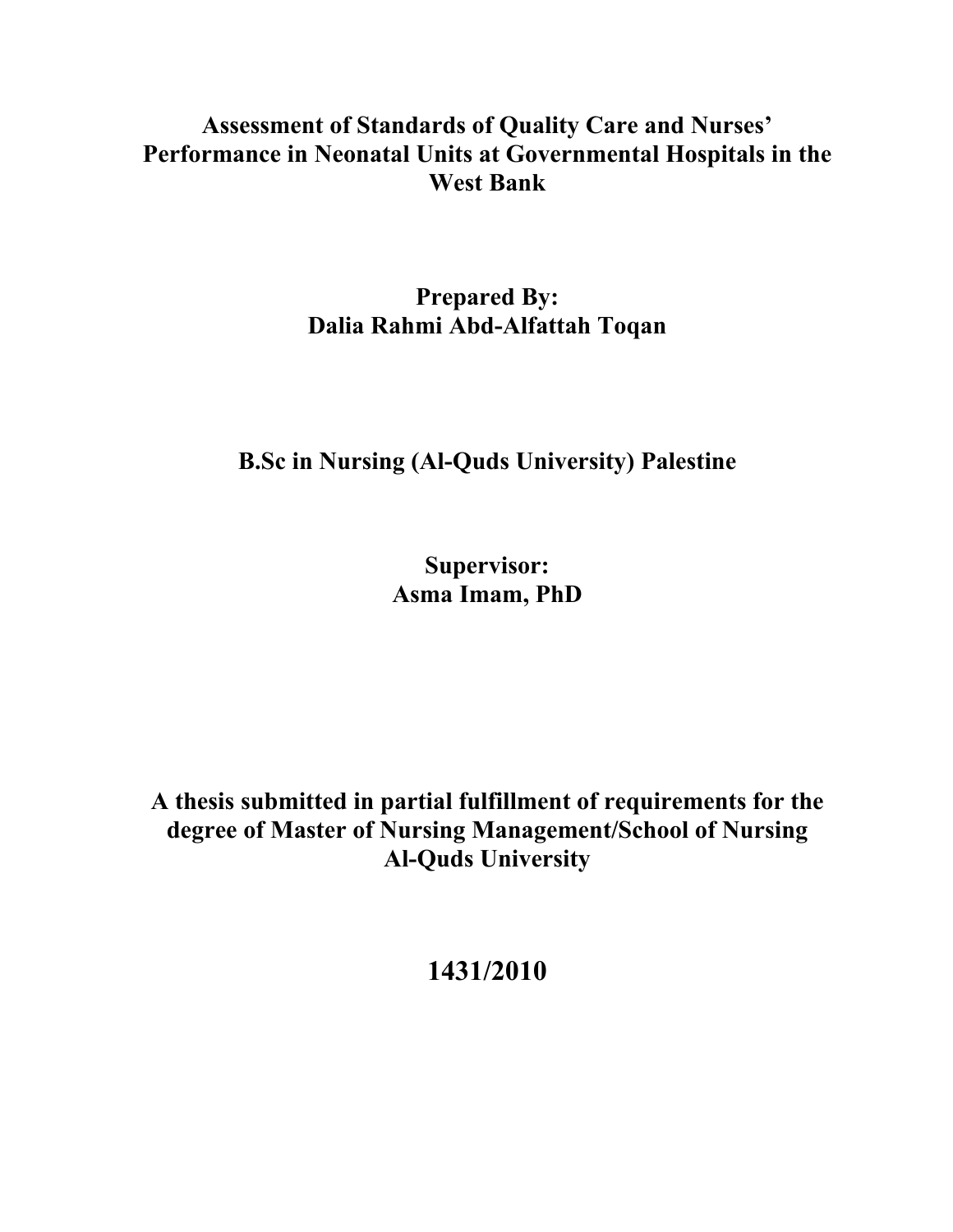**Deanship of Graduate Studies Al-Quds University School of Nursing** 



#### **Thesis Approval**

### **Assessment of Standards of Quality Care and Nurses' Performance in Neonatal Units at Governmental Hospitals in the West Bank**

Prepared By: Dalia Rahmi Abd-Alfattah Toqan Registration No: 20714086

Supervisor: Dr.Asma Imam, PhD

Master thesis submitted and accepted, Date:16/6/2010

The names and signatures of the examining committee members are as follows:

| 1. Dr. Asma Imam     | <b>Head of Committee</b> | signature |
|----------------------|--------------------------|-----------|
| 2. Dr. Ali Al shaa'r | External examiner        | signature |
| 3. Dr. Sumaya Sayej  | Internal examiner        | signature |

Jerusalem- Palestine

1431/2010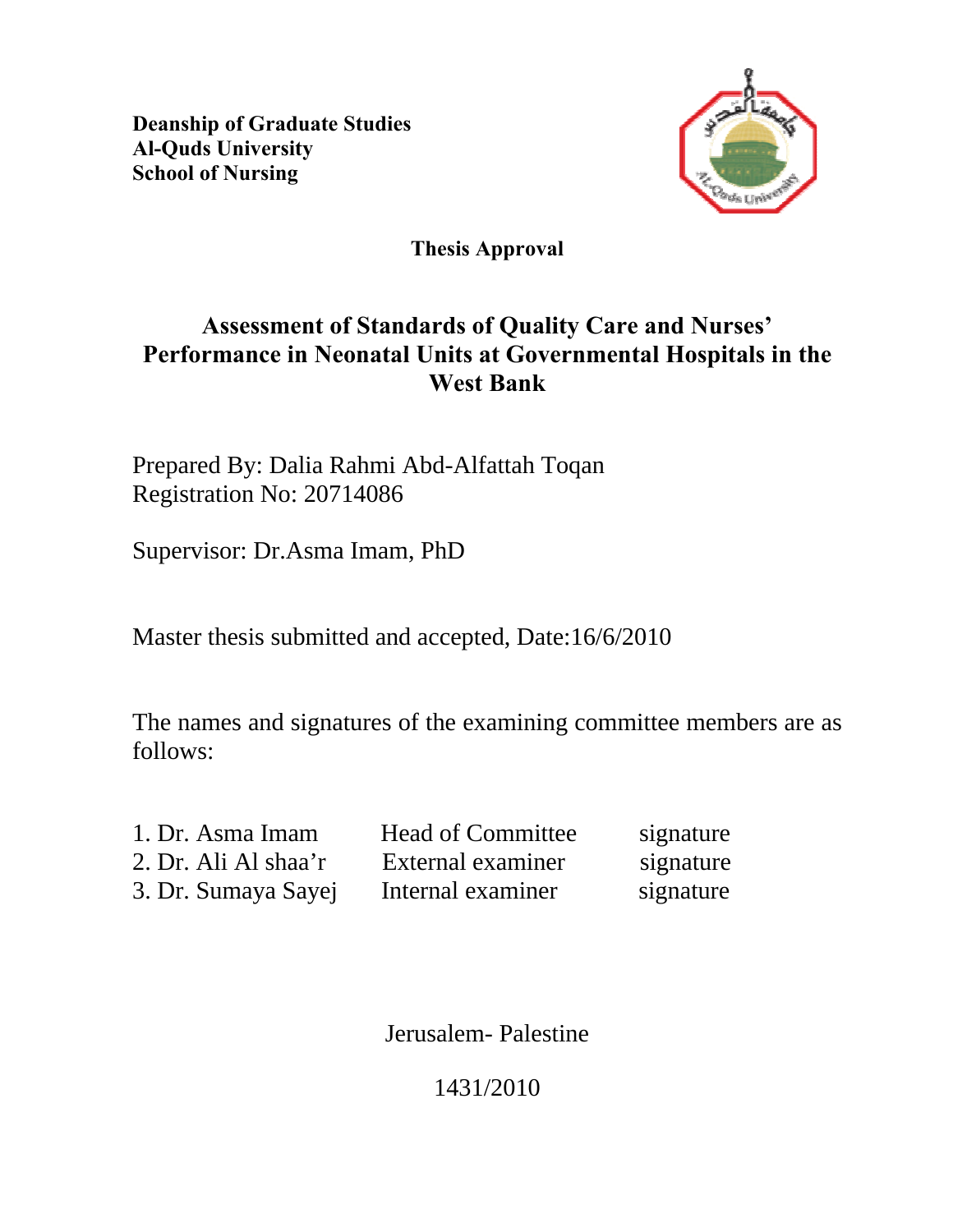### **Dedication**

**To my father, God bless him To my mother, wishing her wellness and good health To whom I owe every success in my life, my dear husband Talal To my precious little daughter Hiba To my brother, and sisters To Dr. Asma Imam for her efforts I dedicate the fruit of this effort** 

**الى والدي الكريم رحمه االله الى والدتي الكريمه متمنية لها دوام الصحة والعافيه الى من أدين له بكل خطوة نجاح في حياتي زوجي طلال الى طفلتي الصغيره الغاليه هبه الى أخي واخواتي الى د. أسما إمام على جهودها أهدي ثمرة هذا الجهد**

 **Signature**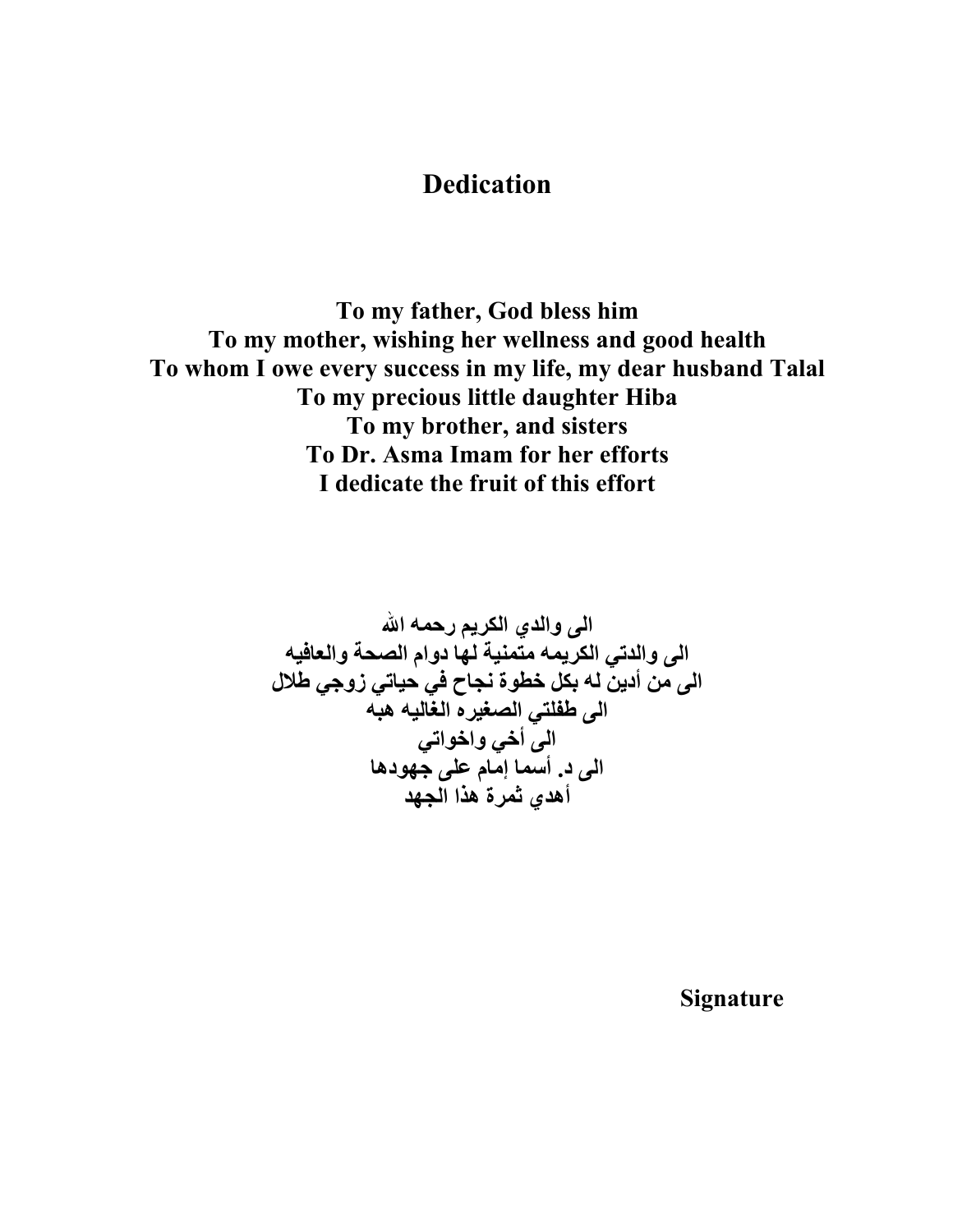#### **Declaration**

I certify that this thesis submitted for the Master Degree is the result of my own research, except where otherwise acknowledged, and that this thesis or (any part of the same) material has not been submitted for a higher degree to any other university or institution.

**Signed** 

**Dalia Rahmi Toqan** 

**Date: 16 / 6/ 2010**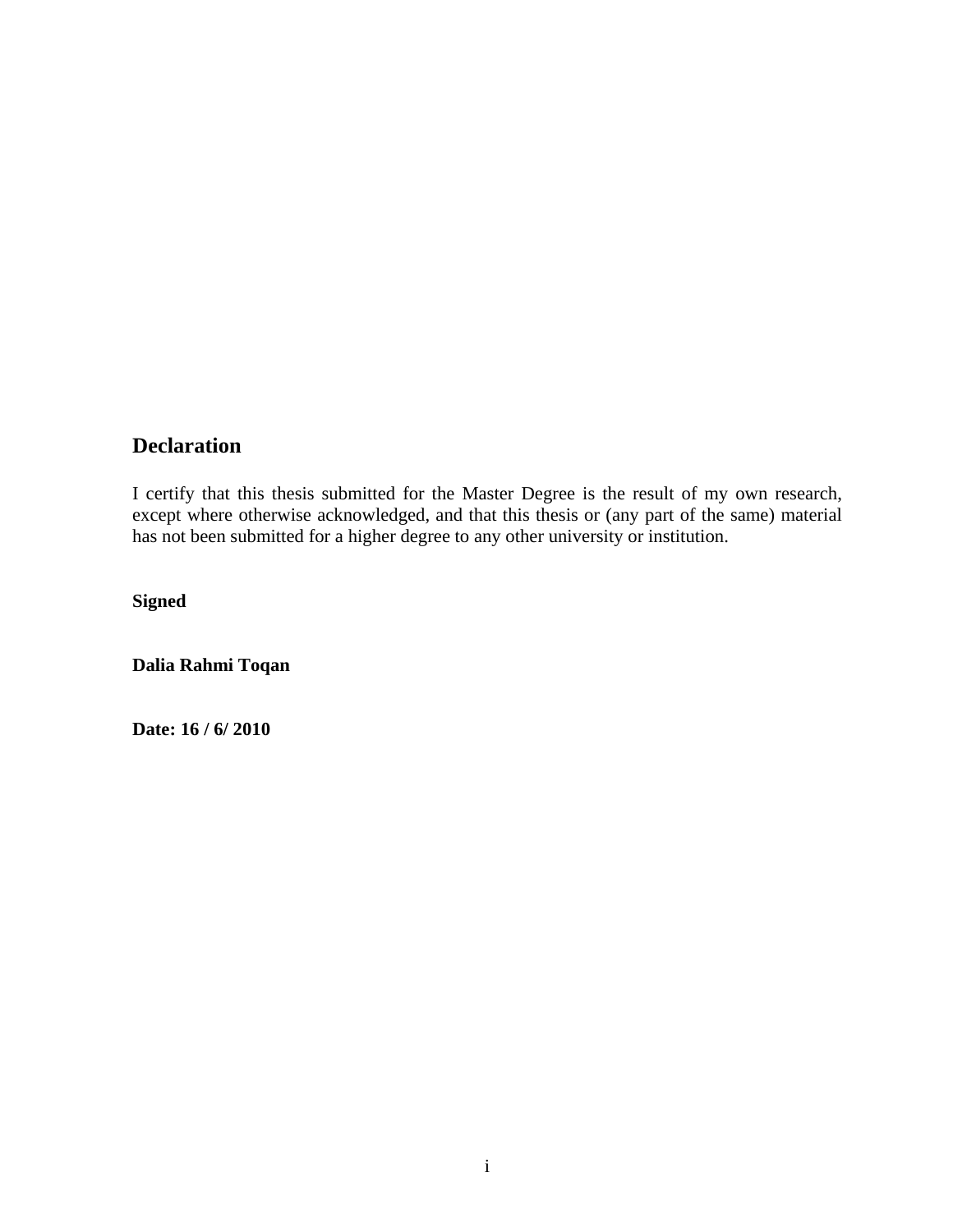#### **Acknowledgments**

**I would like to express my gratitude to all people who contributed to the completion of this thesis. My full appreciation is owed to Dr. Asma Imam, my academic supervisor, for her guidance and unrelenting support.** 

**My appreciation goes to Dr. Amin Thalji, Dr. Abd El Naser Al kadoumy, Dr. Walid Albasha,Dr. Suheil Salha, Dr Khaled Saleh, Mrs Samia Shayeb, Mr. Imad Zaki, and Mrs Najat Dwaikat .** 

**My gratefulness is due to all my colleagues in governmental hospitals for their participation, cooperation and help in data collection.** 

**All managers in Ministry of Health are recognized for their significant assistance and facilitation throughout the fieldwork phase of this study.** 

**Finally, I would like to thank all Nursing School staff, and my colleagues for their support.**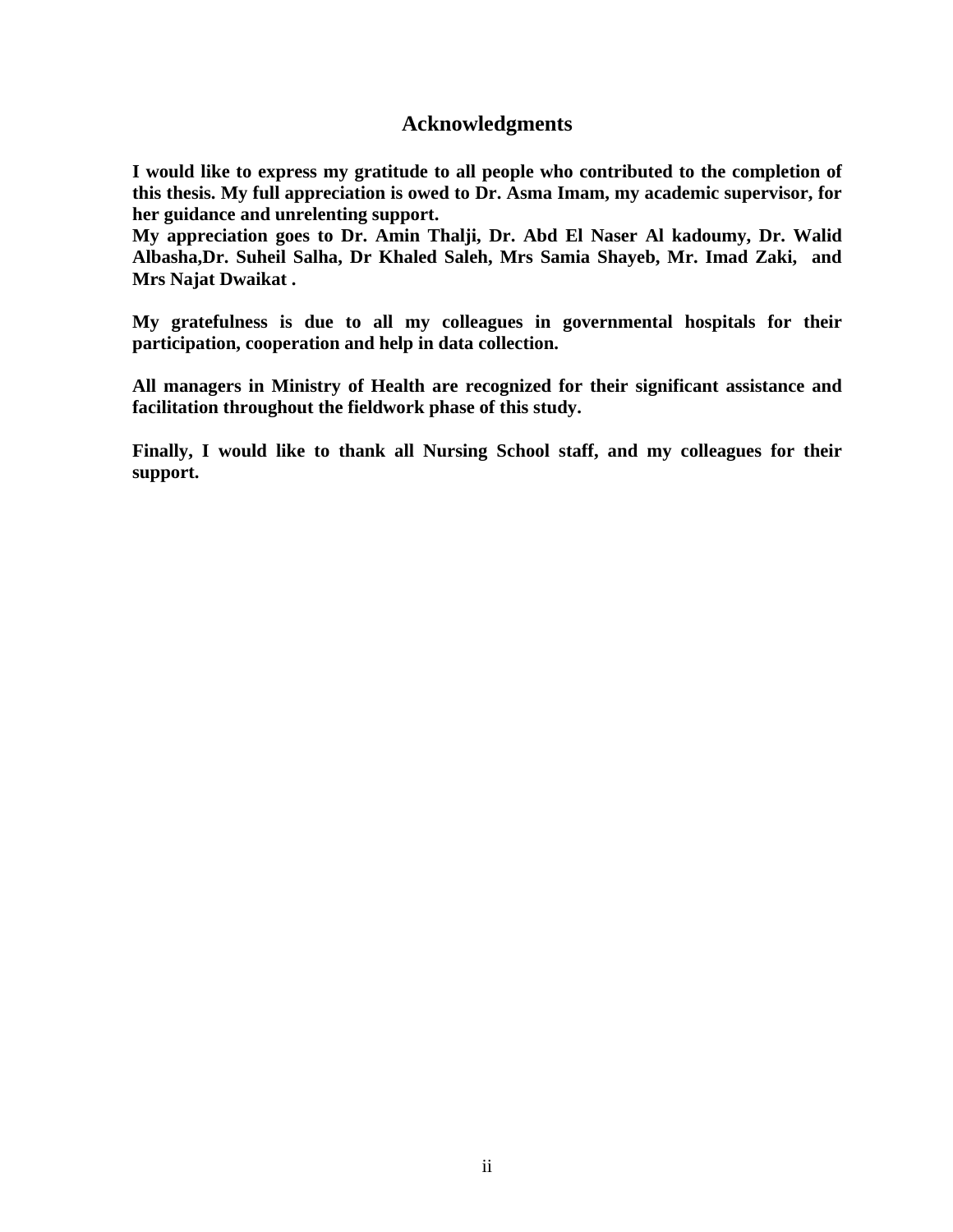#### **Assessment of Standards of Quality Care and Nurses' Performance in Neonatal Units at Governmental Hospitals in the West Bank**

#### **Prepared by: Dalia Rahmi Abd-Alfattah Toqan**

#### **Supervisor: Dr. Asma Imam, PhD**

#### **Abstract**

Improving the quality of health care becomes the primary concern of all health. Neonatal nurses are part of the healthcare providers and they should be knowledgeable about the quality health services in order to perform their roles in improving outcomes of newborns.

The purpose of this study was to assess the standards of quality care and performance of neonatal nurses at governmental hospital in West Bank/ Palestine. A quantitative descriptive design was used to determine and describe the relationships existed between selected variables. Two questionnaires were formulated by using international standards for quality of care and international standards for neonatal nurses' performance, the two questionnaires were modified to fit the Palestinian hospitals. The questionnaires were tested for validity and reliability by using Chronbach alpha and with the help of experts in fields of quality and neonatology.

The population of the study consisted of all neonatal nurses working at 7 governmental hospitals in West Bank/Palestine. A total of 84 nurses were targeted and invited to participate in this study. Responding rate was 96%.

After data collection and analysis, the results of this study showed that the overall level of application of standards of quality care standards was moderate in the following standards (newborn assessment, neonatal nursing care, medication management and use, family education, infection control, and qualification and education).

The neonatal nurses who were older, had more experience years, and had less educational degrees applicated standards of quality care more than younger, less experienced and had more educational degrees nurses. On the other hand there was no significant difference for place of residence, and gender, and application of standards of quality care.

The overall of application of standards of performance was moderate in the following standards (quality of practice, education, and collaboration). On the other hand was high in the following standards (professional practice evaluation, ethics, resource utilization and leadership).

The neonatal nurses who are older, had more experience years, and had 3 years diploma degree applicated standards more than younger, less experienced, and had 2 years diploma degree or BA degree.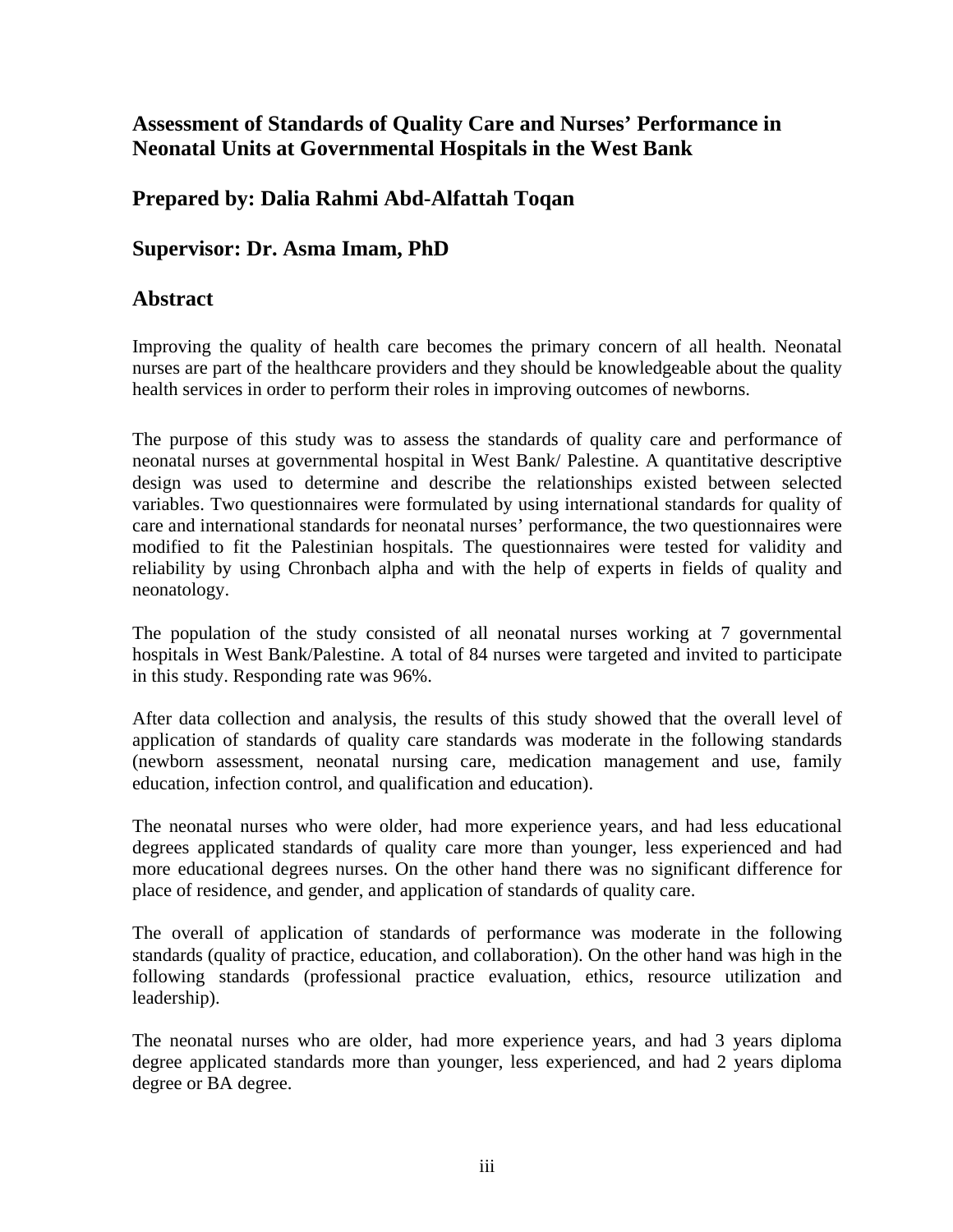The result of this study showed that there was a positive relationship between nurses: incubator ratio and the application of standards of quality care and standards of performance among the neonatal nurses. Moreover, there were no significant differences between application of performance standards and place of residence or gender of neonatal nurses.

In the light of study findings, similar studies that focus on the issue of quality in the governmental hospitals be conducted in order to ensure continuous application of quality in the neonatal units. Moreover developing quality team in the neonatal units, and providing training programs for neonatal nurses and enforcing nursing care standards in all neonatal units.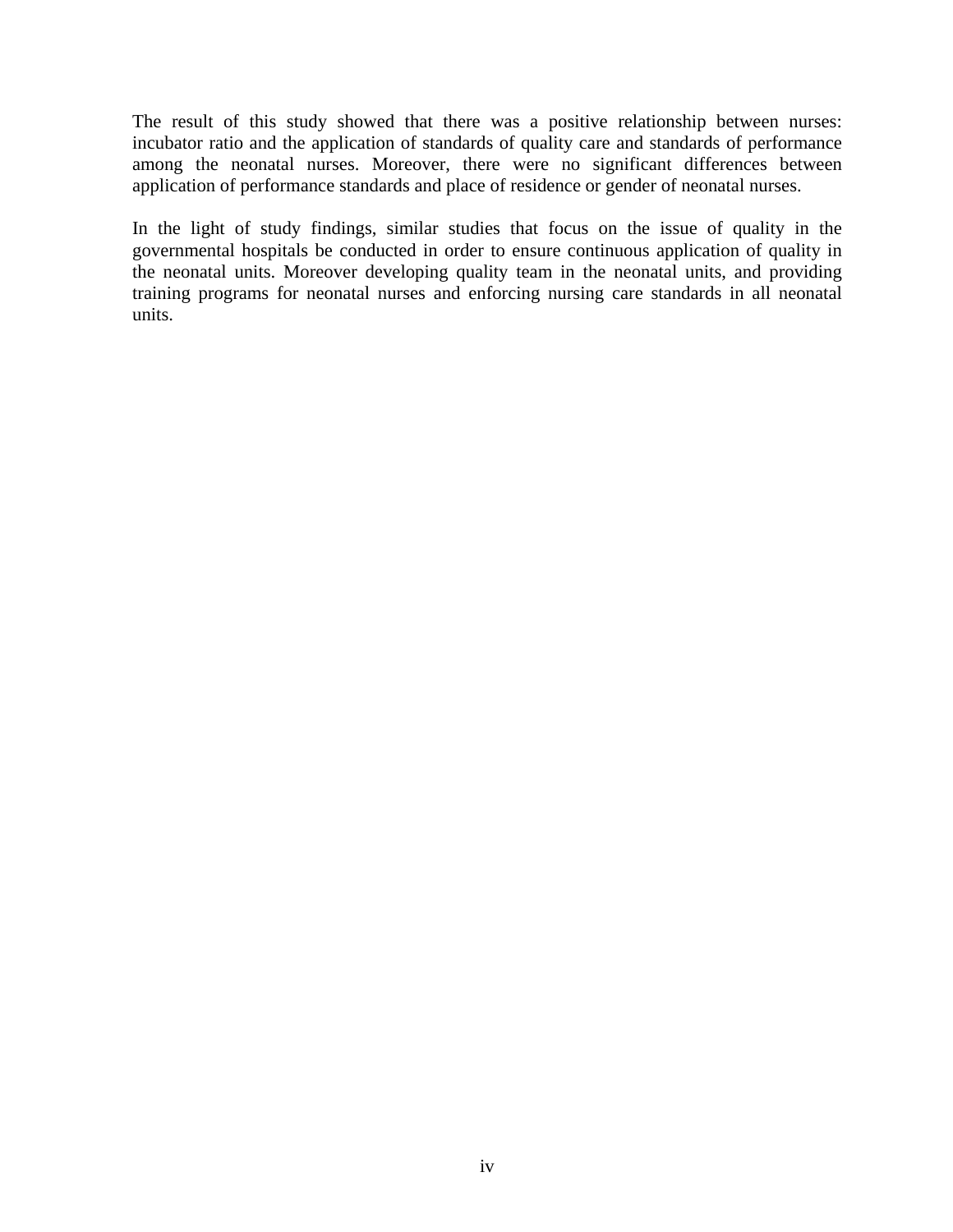$84$ 

 $\overline{7}$ 

**إعداد: داليه رحمي عبد الفتاح طوقان** 

**إشراف: . أسما إمام** 

لحديثي الولادة.

المشاركه في ذه الدراسه، وبلغت نسبة إستجابة الممرضين والممرضات (%96).

بالمستشفيات الحكوميه كان متوسطاً لجميع معايير جودة العناية التمريضيه والمتمثله بالمعايير التاليه:(

الصحيه. ولا يمكن تحقيق الجوده بدون وجود معايير واضحه للمارسات الصحيه تعمل كمرشد لمقدمي

ووصف العلاقه ما بين هذه المعايير وبعض العوامل المختاره. وقد تم تصميم إستبانتين لهدف الدراسة

كرونباخ الفا والاستعانه بخبراء في مجالي الجوده والعناية بحديثي الولاده .

الخدمات الصحية لتحسين أدائهم. وممرضات حديثي الولاده وهم جزء من مقدمي الخدمة الصحية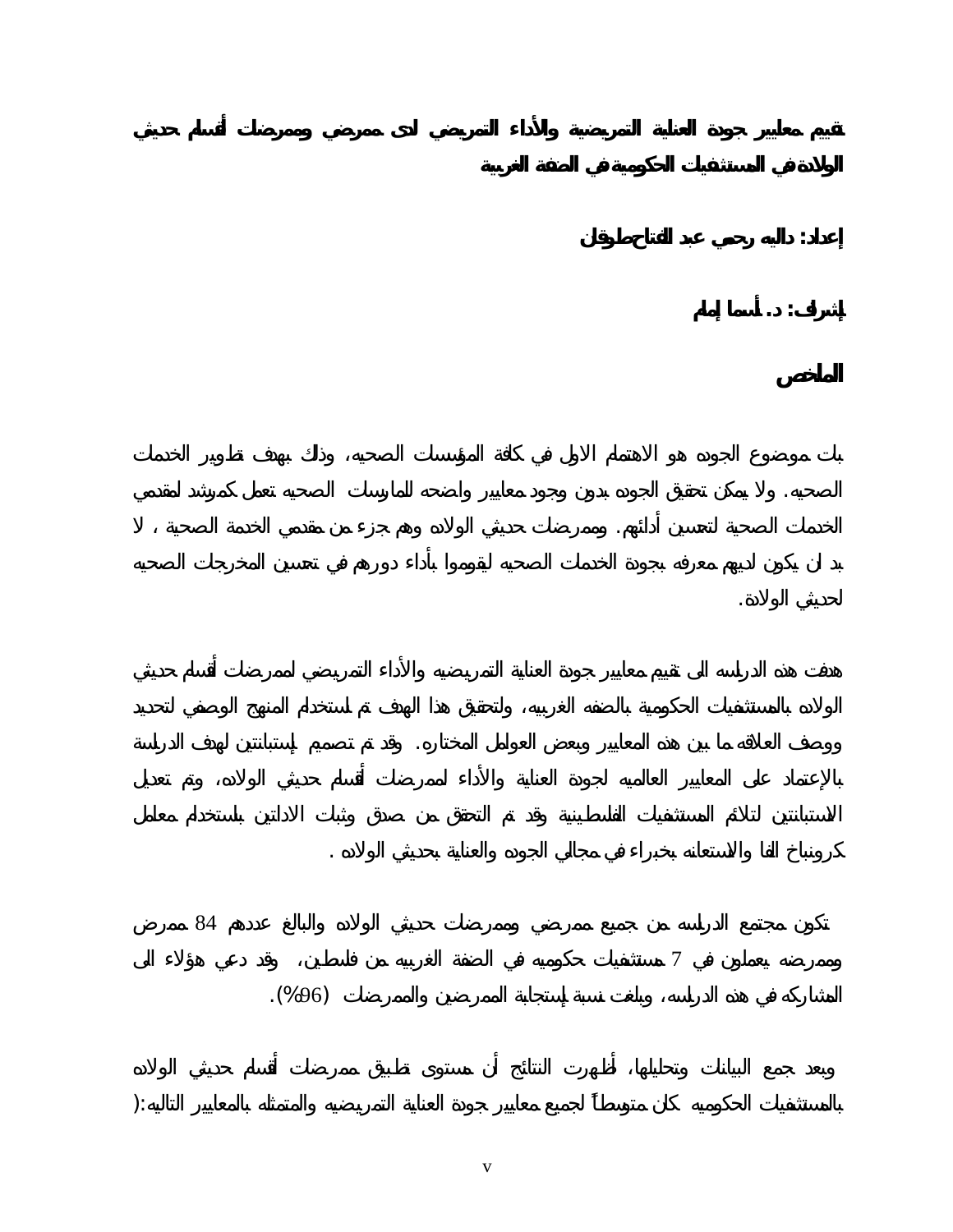

بالمستشفى ومستوى تطبيق المعايير. ووجد انه أثر لمتغيرات مكان الإقامة ومتغير الجنس على

الولاده على تطبيق معايير الجوده وإلزامهم بها في أقسامهم.

مستوى تطبيق معايير جودة العناية التمريضيه ومعايير الأداء التمريضي للممرضات.

خبرة والحاصلين على مؤهلات علمية أعلى.

ذو الخبرة الطويلة في العمل في تمريض حديثي الولادة، والحاصلين على مؤهلات علميه أقل. بينما

العدوى، مؤهلات وتعليم ممرضات حديثي الولاده) علاوة على ذلك تبين أن معايير تطبيق جودة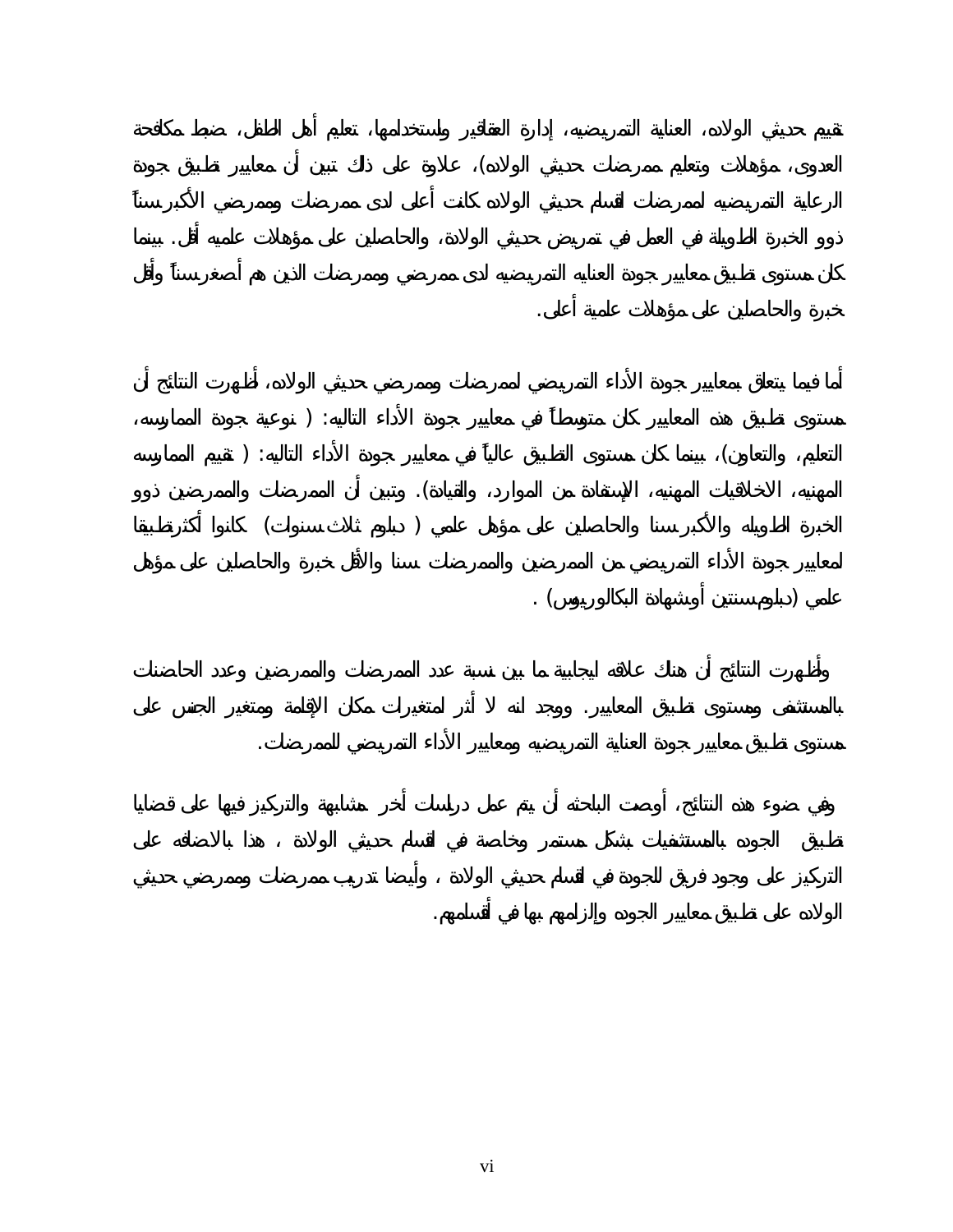## **Table of Contents**

| No | <b>Title</b>                 | Page       |
|----|------------------------------|------------|
|    | Dedication                   |            |
|    | Declaration                  |            |
|    | Acknowledgement              | ii         |
|    | <b>Abstract</b> (English)    | iii        |
|    | Abstract (Arabic)            | V          |
|    | <b>Table of Contents</b>     | vii        |
|    | List of Tables               | xi         |
|    | List of figures              | XV         |
|    | List of Appendix             | <b>XVI</b> |
|    | <b>List of Abbreviations</b> | xvii       |
|    |                              |            |

#### **Chapter One**

|     | Introduction                |                |
|-----|-----------------------------|----------------|
| 1.1 | <b>Problem Statement</b>    |                |
| 1.2 | Justification for the Study |                |
| 1.3 | Purpose of the Study        | 2              |
| 1.4 | Objective of the Study      |                |
| 1.5 | <b>Study Questions</b>      |                |
| 1.6 | <b>Study Hypothesis</b>     | 3              |
| 1.7 | Assumptions                 | $\overline{4}$ |
| 1.8 | Timeframe of the Study      |                |

#### **Chapter Two: literature Review**

|         | Introduction                                                  | 6  |
|---------|---------------------------------------------------------------|----|
| 2.1     | <b>Historical Background of Quality Concept</b>               | 6  |
| 2.2     | Historical Background of Quality in Health Care Organizations |    |
| 2.3     | <b>ISO 9001</b>                                               | 8  |
| 2.3.1   | Why Hospitals' ISO 9001:2000                                  | 8  |
| 2.4     | <b>Quality Concept and Health Care</b>                        | 9  |
| 2.4.1   | General Dimensions of Quality at Any Health Care Organization | 10 |
| 2.4.2   | <b>Quality and Neonatal Care</b>                              | 11 |
| 2.4.3   | Measuring and Assessing Quality of Care                       | 12 |
| 2.4.4   | <b>Standards of Quality in Nursing Care</b>                   | 12 |
| 2.4.4.1 | <b>Structure Standards</b>                                    | 13 |
| 2.4.4.2 | <b>Process Standards</b>                                      | 13 |
| 2.4.4.3 | <b>Outcome Standards</b>                                      | 13 |
| 2.4.5   | Importance of Standards to the Nursing Profession             | 14 |
| 2.4.6   | Influential Factors of Health Care Standards                  | 14 |
| 2.5     | Performance and its Related Concepts                          | 15 |
| 2.5.1   | Purpose of Assessing Nurses' Performance                      | 16 |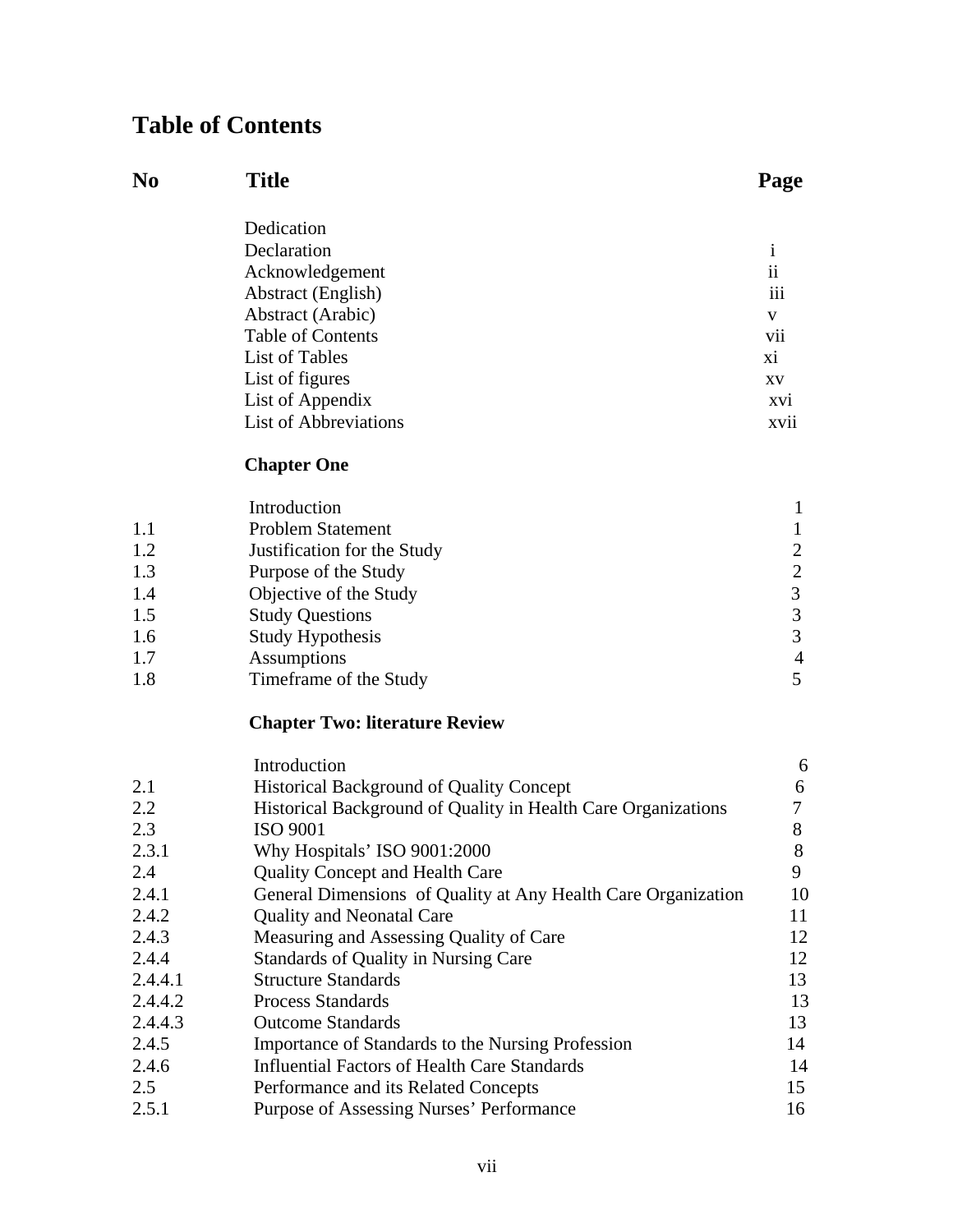| 2.6   | <b>Neonatal Nursing</b>    |     |
|-------|----------------------------|-----|
| 2.6.1 | The Role of Neonatal Nurse |     |
| 2.7   | <b>Research Studies</b>    | 19. |

#### **Chapter Three: Conceptual Framework**

|         | Introduction                                                | 24 |
|---------|-------------------------------------------------------------|----|
| 3.1     | <b>Conceptual Definitions</b>                               | 24 |
| 3.2     | <b>Operational Definitions</b>                              | 25 |
| 3.3     | The Study Conceptual Framework                              | 26 |
| 3.4     | Factors Affecting Quality of Care and Nurses' Performance   | 27 |
| 3.4.1   | Demographic Factors                                         | 28 |
| 3.4.1.1 | Age and Nurses' Performance                                 | 27 |
| 3.4.1.2 | Gender Factor and Performance                               | 27 |
| 3.4.1.3 | Outcome of neonatal Care in Relation to Quality of Neonatal |    |
|         | Care                                                        | 27 |
| 3.4.1.4 | <b>Qualifications of Neonatal Nurse</b>                     | 27 |
| 3.4.2   | <b>Organizational Factor</b>                                | 28 |
| 3.4.2.1 | <b>Staffing</b>                                             | 28 |

#### **Chapter Four: Methodology and Procedures**

| 4.1   | <b>Study Design</b>            | 30 |
|-------|--------------------------------|----|
| 4.2   | <b>Study Population</b>        | 30 |
| 4.3   | <b>Study Instruments</b>       | 30 |
| 4.3.1 | <b>Study Variables</b>         | 31 |
| 4.3.2 | Validity of the Instruments    | 31 |
| 4.3.3 | Reliability of the Instruments | 32 |
|       | Pilot Study                    | 32 |
| 4.4   | <b>Ethical Considerations</b>  | 33 |
| 4.5   | <b>Study Settings</b>          | 33 |
| 4.6   | Study period                   | 33 |
| 4.7   | Data Collection                | 33 |
| 4.8   | <b>Statistical Analysis</b>    | 33 |
| 4.9   | <b>Limitations of Study</b>    | 34 |

#### **Chapter Five: Findings of the Study**

|       | Introduction                                           |    |
|-------|--------------------------------------------------------|----|
| 5.1   | Demographic Characteristics of the Respondents         | 35 |
| 5.2   | Findings Related to the First Question of the Study    | 37 |
| 5.2.1 | What is the Current level of Standards of Quality Care | 37 |
|       | at Neonatal Units?                                     |    |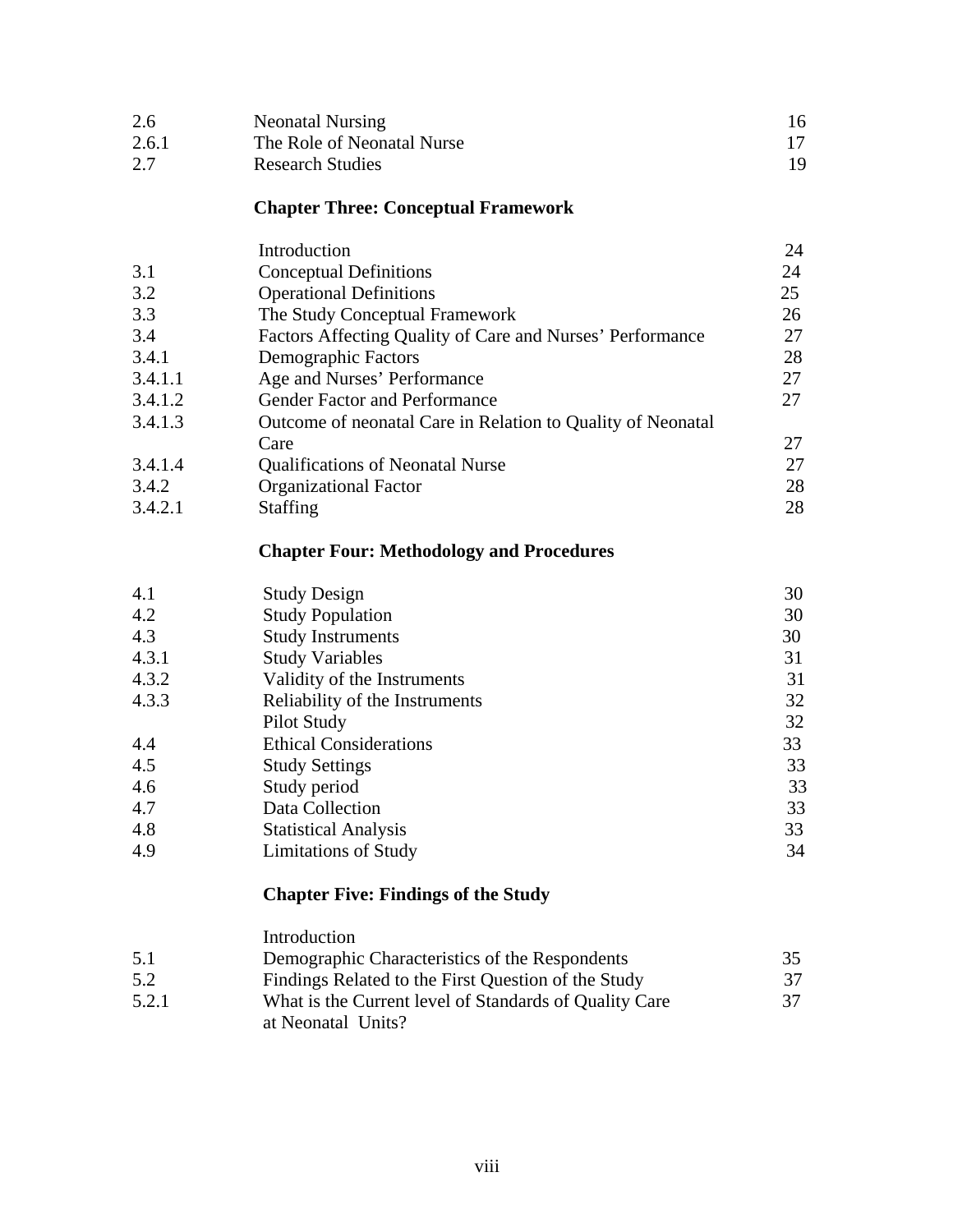| N <sub>0</sub> | <b>Title</b>                                                         | Page |
|----------------|----------------------------------------------------------------------|------|
| 5.3            | Findings Related to Second Question of the Study                     | 41   |
| 5.3.1          | What is the Current Level of Neonatal Nurses'                        | 41   |
|                | Performance at Neonatal Units?                                       |      |
| 5.4            | Findings Related to Hypothesis                                       | 45   |
| 5.4.1          | Findings Related to Hypothesis One                                   | 45   |
| 5.4.2          | Findings Related to Hypothesis Two                                   | 48   |
| 5.4.3          | Findings Related to Hypothesis Three                                 | 48   |
| 5.4.4          | Findings Related to Hypothesis Four                                  | 50   |
| 5.4.5          | Findings Related to Hypothesis Five                                  | 51   |
| 5.4.6          | Findings Related to Hypothesis Six                                   | 55   |
| 5.4.7          | Findings Related to Hypothesis Seven                                 | 58   |
| 5.4.8          | Findings Related to Hypothesis Eight                                 | 58   |
| 5.4.9          | Findings Related to Hypothesis Nine                                  | 60   |
| 5.4.10         | Findings Related to Hypothesis Ten                                   | 62   |
| 5.4.11         | Findings Related to Hypothesis Eleven                                | 66   |
|                | <b>Chapter Six: Discussion of Findings</b>                           |      |
|                | Introduction                                                         | 68   |
| 6.1            | Demographic and Characteristics of Nurses in the Neonatal            |      |
|                | Units                                                                | 68   |
| 6.2            | Standards of quality among neonatal nurses                           | 69   |
| 6.2.1          | Standard of nursing assessment                                       | 69   |
| 6.2.2          | Standard of nursing care                                             | 69   |
| 6.2.3          | Standard of medication management and use                            | 70   |
| 6.2.4          | Standard of family education                                         | 70   |
| 6.2.5          | Standard of infection control                                        | 71   |
| 6.2.6          | Standard of nurse qualification and education                        | 71   |
| 6.3            | Demographic Variables and Application of Standards of                |      |
|                | Quality care                                                         | 71   |
| 6.4            | Performance Standards of Neonatal Nurses                             | 73   |
| 6.4.1          | <b>Quality of Practice Standard</b>                                  | 73   |
| 6.4.2          | <b>Educational</b> standard                                          | 73   |
| 6.4.3          | Professional practice evaluation standard                            | 74   |
| 6.4.4          | <b>Collaboration Standard</b>                                        | 74   |
| 6.4.5          | Ethics standard                                                      | 74   |
| 6.4.6          | Resource utilization standard                                        | 75   |
| 6.4.7          | Leadership standard                                                  | 75   |
| 6.5            | Demographic Variables and Application of Standards<br>Of performance | 75   |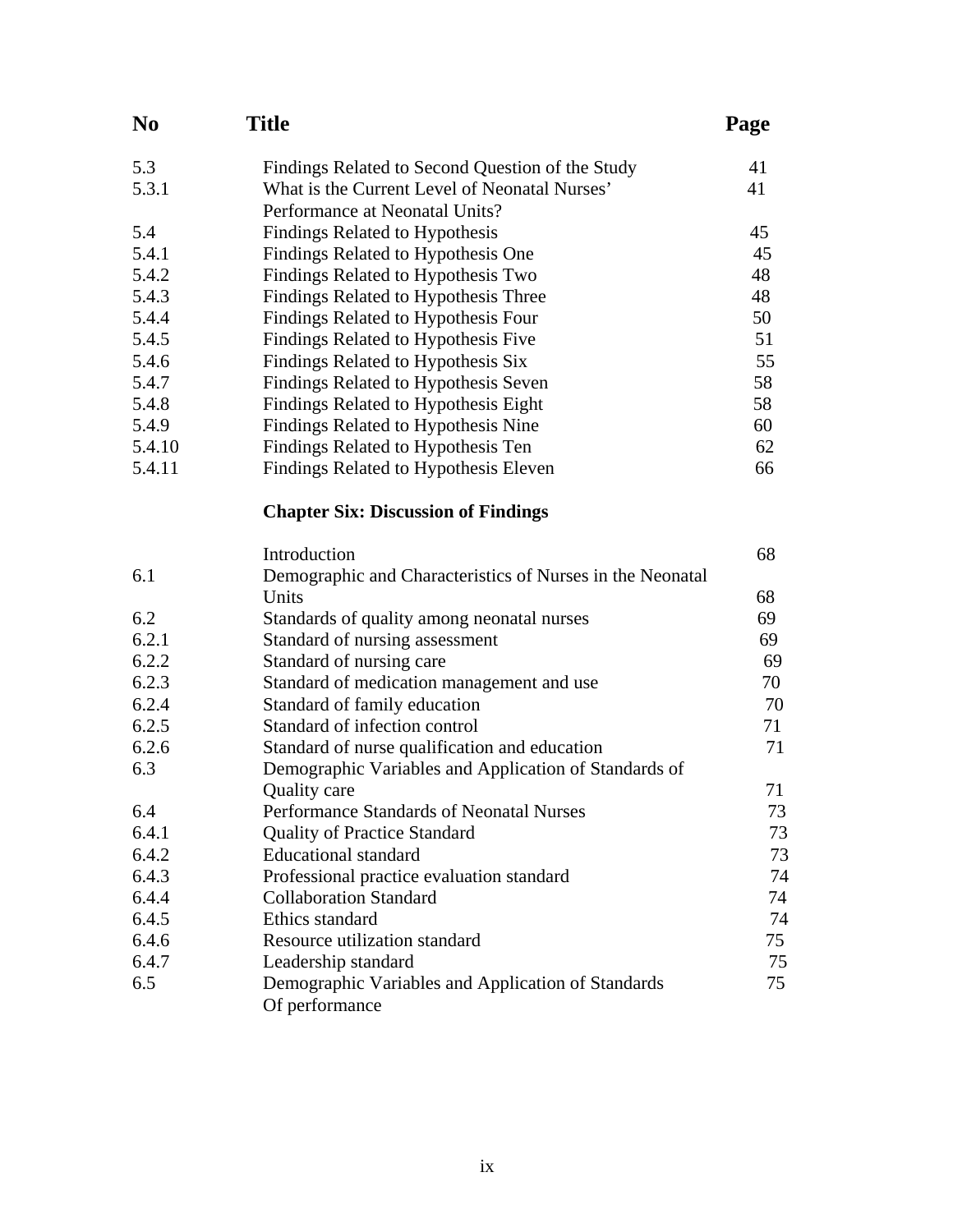| N <sub>0</sub> | <b>Title</b>                                          | Page |
|----------------|-------------------------------------------------------|------|
|                | <b>Chapter Seven: Conclusions and Recommendations</b> |      |
| 7.1            | Conclusions                                           | 77   |
| 7.2            | Recommendations                                       |      |
| 7.2.1          | <b>Research Recommendations</b>                       | 77   |
| 7.2.2          | <b>Management Recommendations</b>                     | 78   |
| 7.2.3          | <b>Training Recommendation</b>                        | 78   |
|                | References                                            | 79   |
|                | Appendix                                              | 90   |